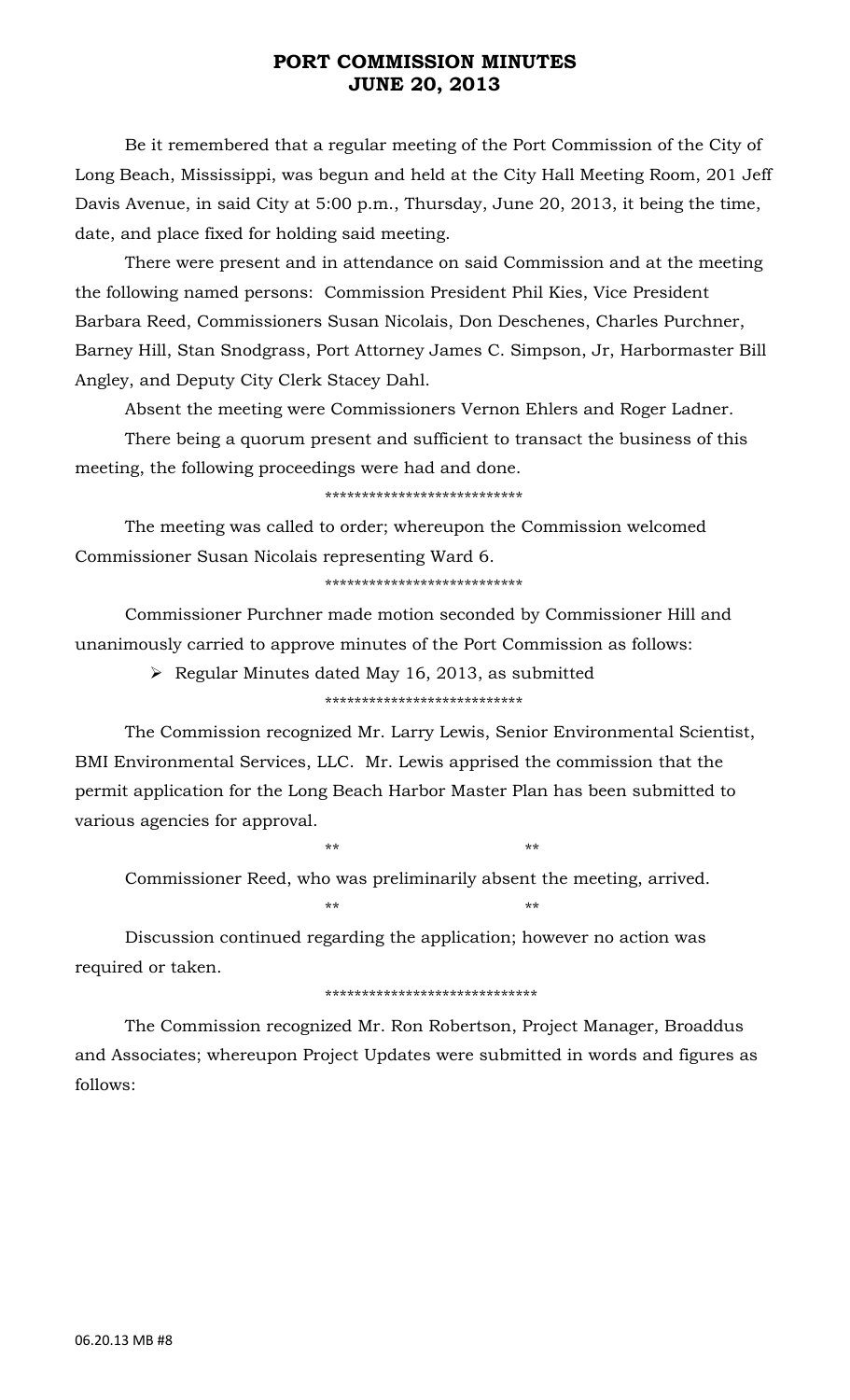

Long Beach Port Commission Phil Kies. President

June 20, 2013

#### **RE: Project Updates:**

1. CIAP-Harbor Expansion and Master Plan.

The Harbor Master Plan has been completed as approved last month. Final copies with appendix for the Port commission and the board of aldermen were printed this week. The permit application for the Long Beach Harbor Master Plan has been sent to the DMR, MDEQ and Corp of Engineering for approval. Approval of the permit is anticipated by year end. Work on the detail 35% engineering drawings will begin as soon as we receive feedback on the permit.

After the planning team completes the detail drawings and Harbor Best Management Practices the Port Commission can request approval of Phase-2 funding which provides \$850,000 for construction of improvements in the harbor. Port Commission should begin thinking of desired improvement projects and assign priorities to them for when Phase-2 funding is approved. Engineering and bid packages can be prepared under Phase-1 funding.

- Alternate Project. Harbor Improvements. Phase-2 of this project can add additional 2. finger piers or electrical system improvements to be funded by this PW #6588. There is an estimated \$59,000 remaining. Alternate bid items are being included as part of Isaac bid packages. These Isaac bids will provide cost information for the port commission decision making.
- 3. Bulkhead Project. The bulkhead project contract with Bay South is now complete. This project is approximately \$300,000 below budget. Engineering design is 95% complete to construct items not completed toward the east, where damage by hurricane Isaac occurred, and to continue the bulkhead to the west. The bulkhead extension to the west will include provisions for launching small sailboats. Bids should be received in July.
- 4. Isaac Repairs. Work on engineering for the FEMA approved projects for hurricane Isaac related repairs to the Long Beach Harbor is continuing.
	- Work on replacement of the #2 launch ramp was completed in June.
	- Work to provide emergency paving of two areas near the south fishing pier was completed in June.
	- Construction work on finger Piers will begin in August.  $\bullet$

Port Commission Monthly Project Update Prepared by Ron Robertson, P. E.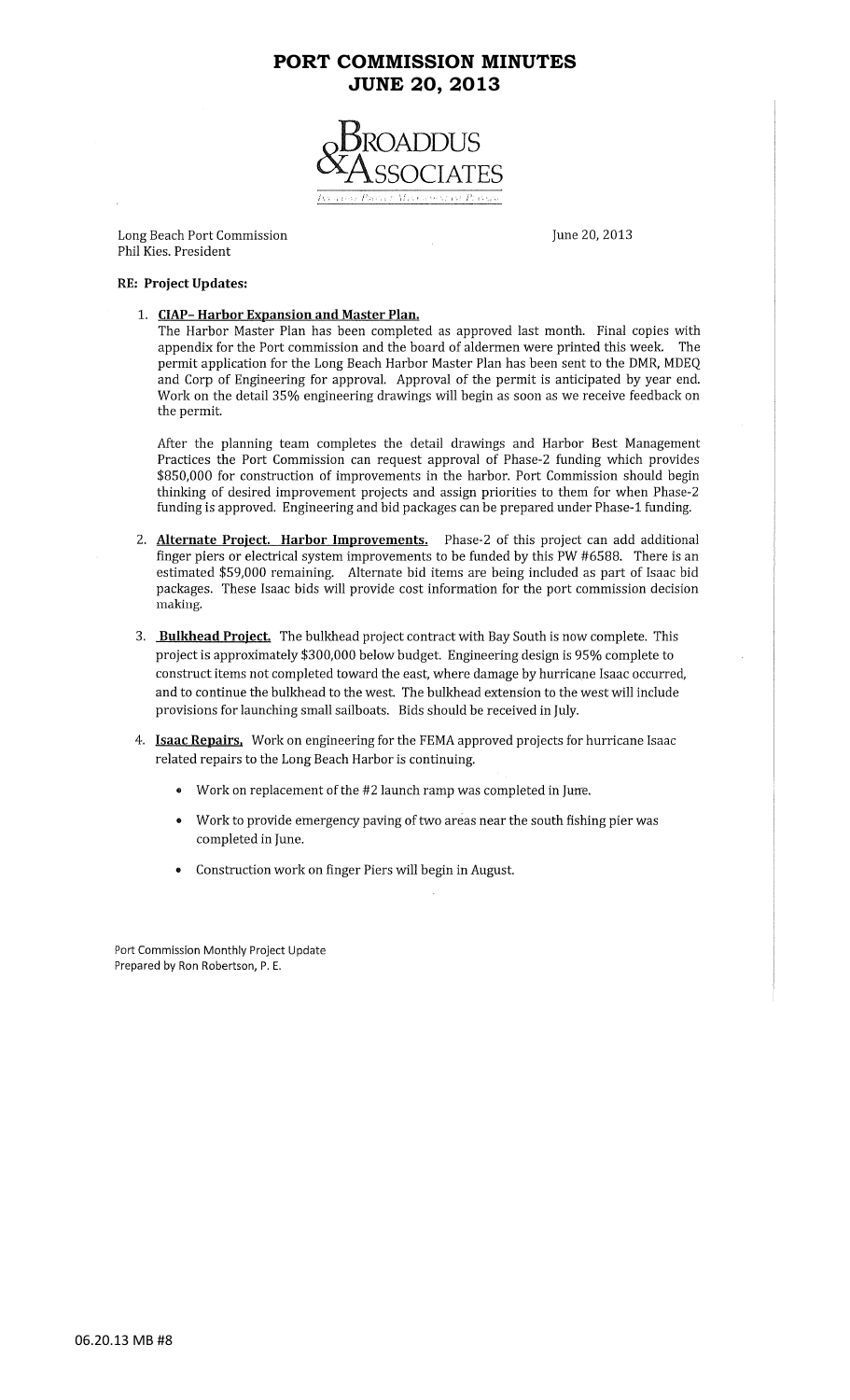#### **Projected schedule for Isaac Repair Work**

|    |                             | Est. Bid Pkg.    | <b>Bids Due</b> | <b>Start Work</b> |
|----|-----------------------------|------------------|-----------------|-------------------|
| 1) | Repair N. Launch Ramp       | May 2013         | 6/25            | <b>July 2013</b>  |
| 2) | Repair Piers and Electrical | May 2013         | 6/25            | Aug 2013          |
|    | 3) Fuel Facility            | <b>July 2013</b> | August          | Sept. 2013        |
| 4) | Replace Rip-Rap             | <b>July 2013</b> | August          | Sept. 2013        |
| 5) | Repair Roads / sidewalks    | <b>July 2013</b> | August          | Sept. 2013        |
|    | 6) Harbor Dredging          | Aug 2013         | Sept            | Oct. 2013         |

5. PW#5852. Harbor Master Building and Bait Shop. FEMA Close-Out is in progress. As reported in previous updates this project may require as much as \$53,000 in Tidelands funding due to multi changes made from original proposed bait shop work scope.

Please contact me at your convenience with any questions.

**Best Regards,** 

Q. E. Robertson

Ron Robertson, P. E.

Port Commission Monthly Project Update Prepared by Ron Robertson, P. E.

\*\* \*\*

 Mr. Robertson presented the Final Master Plan for the Long Beach Harbor Improvements and Appendices to the Master Plan for the Long Beach Harbor Improvements to all the commissioners; said documents on file in the Office of the City Clerk.

 There was no action required or taken regarding the aforesaid updates. \*\*\*\*\*\*\*\*\*\*\*\*\*\*\*\*\*\*\*\*\*\*\*\*\*

 There came on for consideration a request for three (3) months slip waiver from Mr. S.C. Gautreaux; who was not present. Commissioner Purchner made motion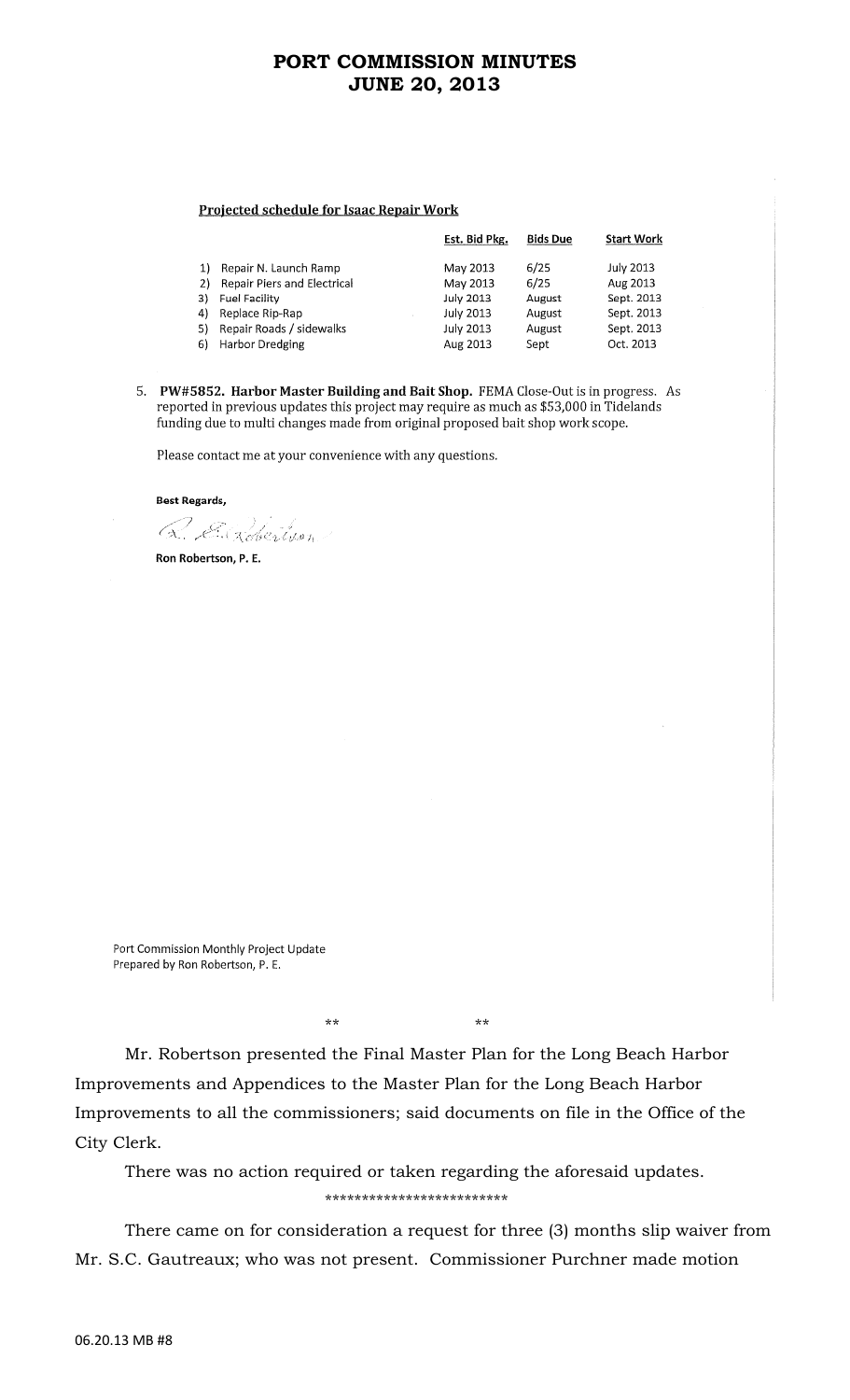seconded by Commissioner Reed and unanimously carried to table the request until Mr. Gautreaux is present to address the commission.

\*\*\*\*\*\*\*\*\*\*\*\*\*\*\*\*\*\*\*\*\*\*\*\*\*

 The Commission again recognized Mr. Keith Fulton, 18220 Commission Road, Long Beach, Mississippi, who is proposing a Charter for passengers to Cat Island.

 After considerable discussion, it was the consensus of the commission to request Mr. Fulton obtains additional information and submit a formal proposal to the commission at the July 18, 2013, meeting.

\*\*\*\*\*\*\*\*\*\*\*\*\*\*\*\*\*\*\*\*\*\*\*\*\*

Commissioner Hill left the meeting.

#### \*\*\*\*\*\*\*\*\*\*\*\*\*\*\*\*\*\*\*\*\*\*\*\*\*

 Commissioner Kies made motion seconded by Commissioner Deschenes and unanimously carried to approve payment of invoices as follows:

- ¾ Docket #HBR052113, directing Deputy City Clerk to review Lexus Nexus Invoice, in the amount of \$155.00
- ¾ Docket #HBR060413, as submitted
- ¾ Docket #HBR061813, directing Deputy City Clerk to review Coast Electric Power Invoice, in the amount of \$1125.20 \*\*\*\*\*\*\*\*\*\*\*\*\*\*\*\*\*\*\*\*\*\*\*\*\*

 There came on for discussion the Port Budget for 2013/2014; whereupon Commissioner Reed made motion seconded by Commissioner Snodgrass and unanimously carried to schedule a work session for Monday, July 8, 2013, at 5:00 o'clock p.m., in the City Hall Meeting Room, 201 Jeff Davis Avenue, Long Beach, Mississippi.

## \*\*\*\*\*\*\*\*\*\*\*\*\*\*\*\*\*\*\*\*\*\*\*\*\*

 Commissioner Nicolais made motion seconded by Commissioner Reed and unanimously carried acknowledging receipt of the May, 2013, Revenue/Expense Report.

## \*\*\*\*\*\*\*\*\*\*\*\*\*\*\*\*\*\*\*\*\*\*\*\*\*\*

 The Commission recognized Mr. Bill Angley for the Harbormaster's report as follows: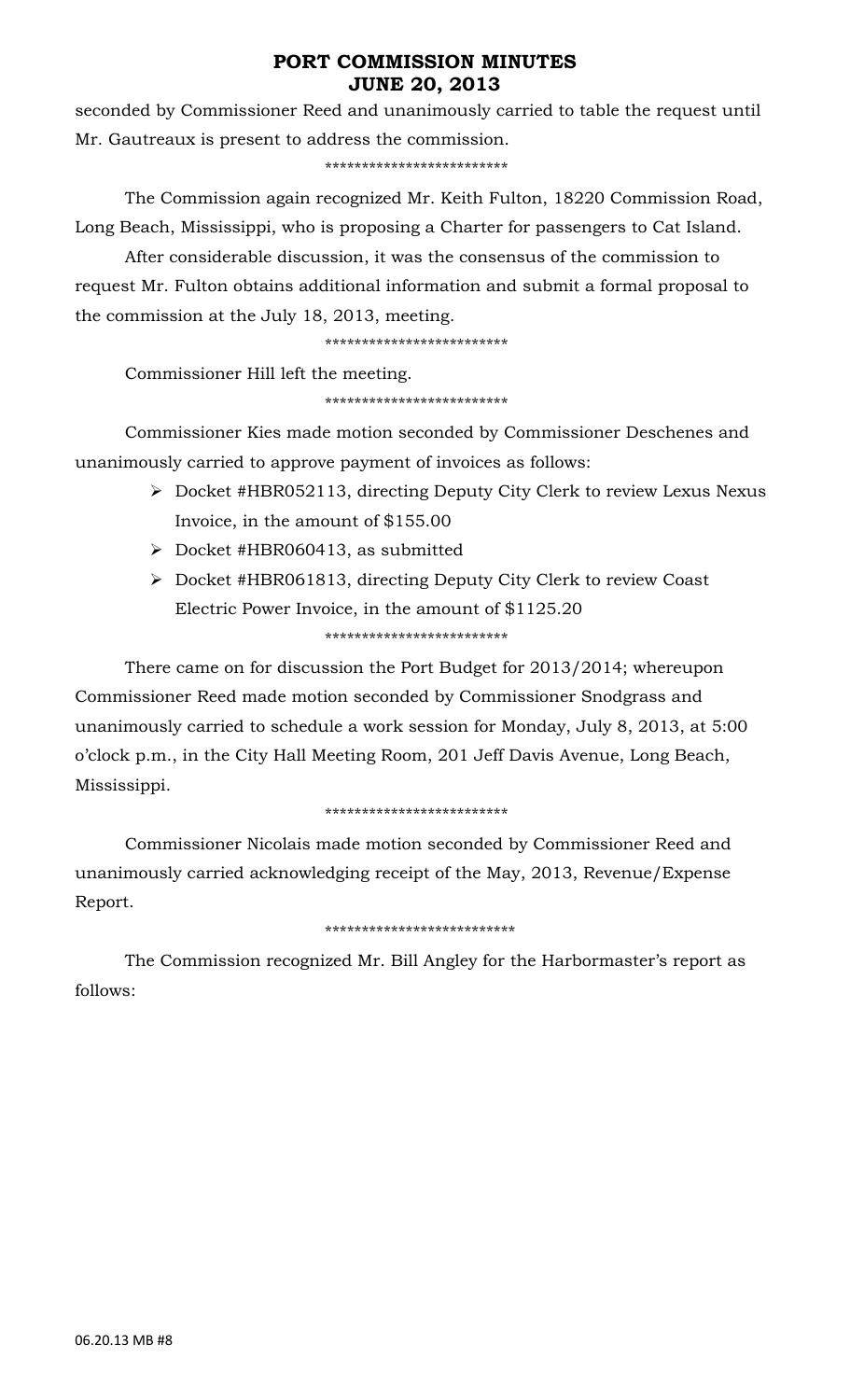#### **Harbor Master Report**

#### June 20, 2013

- We are 60% Hurricane recall check and information updates this month to prepare for this season using the blackboard connects system. At the same time requiring all boat owners to renew berthing agreement.
- Pump out station pump removed and sent to Bay Motor for evaluation and cost estimation for repair or replacement.
- Skiff for harbor
- Bait shop parking signs
- Boat Launch Yield and no parking signs
- Boat trailer parking signs
- Striping Boat lot after restaurant is complete
- Center Launch Ramp repairs are Complete and being used since Memorial Day weekend
- Seabees work day will be scheduled soon as all projects fully approved through the commands
- Prop duster dive service has provided me with an estimate of 200 each to have piling cut below water with a material maintenance of 150 this would allow removal of broken piling in Pier 2 slip 5 and other places throughout harbor
- . Public Works Completed work south of Steve's Marina
- Southeast corner of Harbor rip rap repairs was complete Friday morning May 24,2013
- 80% certified CPR
- 80% boaters safety certified
- 75% SOP certified
- 2 Live Aboard (Welch, Haley)
- March 119 of 213
- April 130 of 213
- May 137 of 213
- June 138 of 213

 $***$ 

After considerable discussion, the following action was taken:

 $***$ 

 $\triangleright$  Consensus of the commission to approve the purchase of signs

#### $\triangleright$  Consensus of the commission to approve cutting pilings \*\*\*\*\*\*\*\*\*\*\*\*\*\*\*\*\*\*\*\*\*\*\*

The Commission recognized Attorney James C. Simpson, Jr., for the Port Attorney's report; whereupon no action was required or taken.